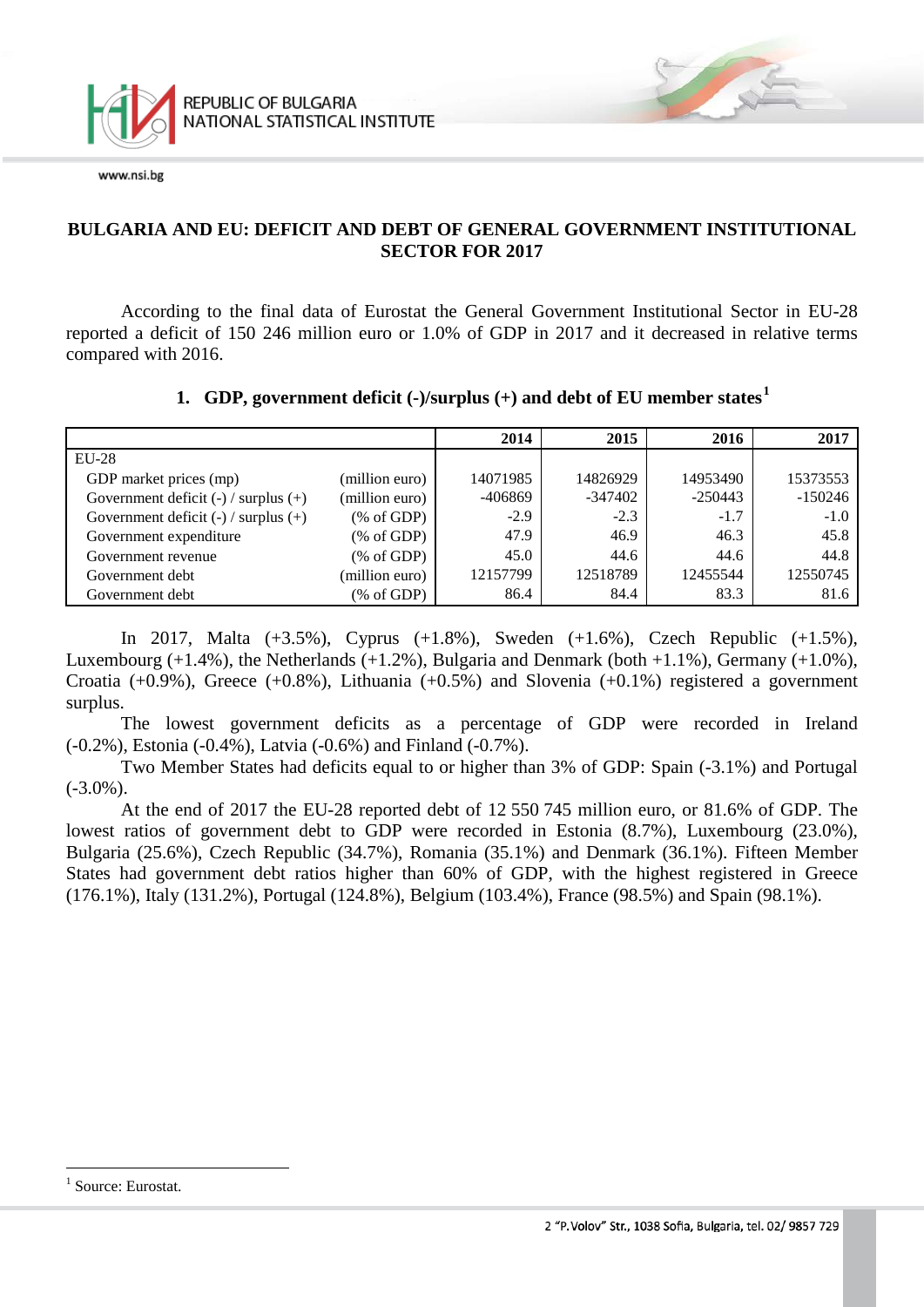

### **Annex**

### **Table 1**

## **GDP, government deficit (-)/surplus (+) and debt of EU member states<sup>1</sup>**

|                                          |                                                       | 2014     | 2015     | 2016     | 2017    |
|------------------------------------------|-------------------------------------------------------|----------|----------|----------|---------|
| <b>Belgium</b>                           |                                                       |          |          |          |         |
| GDP mp                                   | (million euro)                                        | 400087   | 411010   | 424660   | 439052  |
| Government deficit $(-)$ / surplus $(+)$ | (million euro)                                        | $-12397$ | $-10076$ | $-10321$ | $-3873$ |
| Government deficit $(-)$ / surplus $(+)$ | $(% \mathcal{L}_{0}^{\infty}$ (% of GDP)              | $-3.1$   | $-2.5$   | $-2.4$   | $-0.9$  |
| Government expenditure                   | $(% \mathcal{L}_{0} \cap \mathcal{L}_{1})$ (% of GDP) | 55.3     | 53.7     | 53.0     | 52.2    |
| Government revenue                       | $(% \mathcal{L}_{0} \cap \mathcal{L}_{1})$ (% of GDP) | 52.2     | 51.3     | 50.6     | 51.3    |
| Government debt                          | (million euro)                                        | 430373   | 437541   | 450390   | 453994  |
| Government debt                          | $(% \mathcal{L}_{0} \cap \mathcal{L}_{1})$ (% of GDP) | 107.6    | 106.5    | 106.1    | 103.4   |
| <b>Bulgaria</b>                          |                                                       |          |          |          |         |
| GDP mp                                   | (million BGN)                                         | 83756    | 88575    | 94130    | 101043  |
| Government deficit $(-)$ / surplus $(+)$ | (million BGN)                                         | $-4538$  | $-1487$  | 171      | 1145    |
| Government deficit $(-)$ / surplus $(+)$ | $(% \mathcal{L}_{0}^{\infty}$ (% of GDP)              | $-5.4$   | $-1.7$   | 0.2      | 1.1     |
| Government expenditure                   | $(% \mathcal{L}_{0}^{\infty}$ (% of GDP)              | 43.1     | 40.5     | 35.1     | 35.1    |
| Government revenue                       | $(% \mathcal{L}_{0}^{\infty}$ (% of GDP)              | 37.7     | 38.8     | 35.3     | 36.2    |
| Government debt                          | (million BGN)                                         | 22724    | 23217    | 27862    | 25908   |
| Government debt                          | $(% \mathcal{L}_{0} \cap \mathcal{L}_{1})$ (% of GDP) | 27.1     | 26.2     | 29.6     | 25.6    |
| <b>Czech Republic</b>                    |                                                       |          |          |          |         |
| GDP mp                                   | (million CZK)                                         | 4313789  | 4595783  | 4767990  | 5045188 |
| Government deficit (-) / surplus (+)     | (million CZK)                                         | $-90561$ | $-27929$ | 34642    | 78195   |
| Government deficit $(-)$ / surplus $(+)$ | $(% \mathcal{L}_{0}^{\infty}$ (% of GDP)              | $-2.1$   | $-0.6$   | 0.7      | 1.5     |
| Government expenditure                   | $(% \mathcal{L}_{0}^{\infty}$ (% of GDP)              | 42.4     | 41.7     | 39.5     | 39.0    |
| Government revenue                       | % of GDP                                              | 40.3     | 41.1     | 40.2     | 40.5    |
| Government debt                          | (million CZK)                                         | 1819098  | 1836255  | 1754883  | 1749532 |
| Government debt                          | $(% \mathcal{L}_{0} \cap \mathcal{L}_{1})$ (% of GDP) | 42.2     | 40.0     | 36.8     | 34.7    |

\_\_\_\_\_\_\_\_\_\_\_\_\_\_\_\_

<sup>&</sup>lt;sup>1</sup> Source: Eurostat.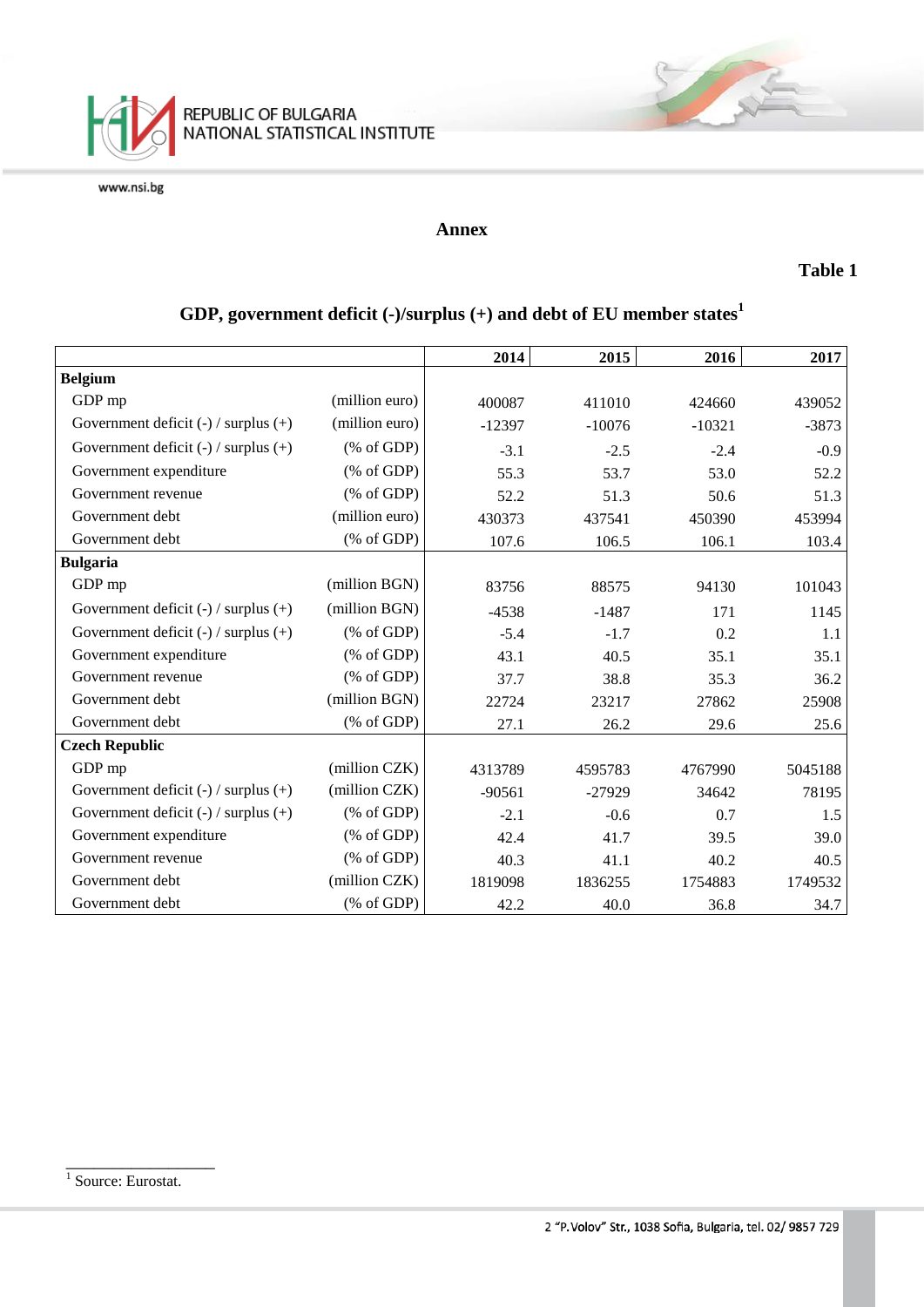

### **Table 1**

## **GDP, government deficit (-)/surplus (+) and debt of EU member states<sup>1</sup>**

| (Continued)                              |                                                       |         |          |         |         |
|------------------------------------------|-------------------------------------------------------|---------|----------|---------|---------|
|                                          |                                                       | 2014    | 2015     | 2016    | 2017    |
| <b>Denmark</b>                           |                                                       |         |          |         |         |
| GDP mp                                   | (million DKK)                                         | 1981165 | 2027108  | 2065962 | 2149613 |
| Government deficit $(-)$ / surplus $(+)$ | (million DKK)                                         | 22673   | $-29819$ | $-8445$ | 23656   |
| Government deficit $(-)$ / surplus $(+)$ | $(% \mathcal{L}_{0} \cap \mathcal{L}_{1})$ (% of GDP) | 1.1     | $-1.5$   | $-0.4$  | 1.1     |
| Government expenditure                   | $(% \mathcal{L}_{0} \cap \mathcal{L}_{1})$ (% of GDP) | 55.2    | 54.8     | 53.6    | 51.9    |
| Government revenue                       | $(% \mathcal{L}_{0} \cap \mathcal{L}_{1})$ (% of GDP) | 56.4    | 53.3     | 53.2    | 53.0    |
| Government debt                          | (million DKK)                                         | 877067  | 809664   | 783029  | 775060  |
| Government debt                          | $(% \mathcal{L}_{0} \cap \mathcal{L}_{1})$ (% of GDP) | 44.3    | 39.9     | 37.9    | 36.1    |
| <b>Germany</b>                           |                                                       |         |          |         |         |
| GDP mp                                   | (million euro)                                        | 2938590 | 3048860  | 3159750 | 3277340 |
| Government deficit $(-)$ / surplus $(+)$ | (million euro)                                        | 16693   | 23856    | 28746   | 34008   |
| Government deficit $(-)$ / surplus $(+)$ | $(% \mathcal{L}_{0} \cap \mathcal{L}_{1})$ (% of GDP) | 0.6     | 0.8      | 0.9     | 1.0     |
| Government expenditure                   | $(% \mathcal{L}_{0} \cap \mathcal{L}_{1})$ (% of GDP) | 44.0    | 43.7     | 43.9    | 43.9    |
| Government revenue                       | $(% \mathcal{L}_{0} \cap \mathcal{L}_{1})$ (% of GDP) | 44.5    | 44.5     | 44.8    | 45.0    |
| Government debt                          | (million euro)                                        | 2189569 | 2159746  | 2143904 | 2092781 |
| Government debt                          | (% of GDP)                                            | 74.5    | 70.8     | 67.9    | 63.9    |
| <b>Estonia</b>                           |                                                       |         |          |         |         |
| GDP mp                                   | (million euro)                                        | 20061   | 20652    | 21683   | 23615   |
| Government deficit $(-)$ / surplus $(+)$ | (million euro)                                        | 138     | 14       | $-71$   | $-91$   |
| Government deficit $(-)$ / surplus $(+)$ | $(% \mathcal{L}_{0} \cap \mathcal{L}_{1})$ (% of GDP) | 0.7     | 0.1      | $-0.3$  | $-0.4$  |
| Government expenditure                   | $(% \mathcal{L}_{0} \cap \mathcal{L}_{1})$ (% of GDP) | 37.8    | 39.6     | 39.5    | 39.3    |
| Government revenue                       | $(% \mathcal{L}_{0} \cap \mathcal{L}_{1})$ (% of GDP) | 38.5    | 39.7     | 39.1    | 38.9    |
| Government debt                          | (million euro)                                        | 2108    | 2035     | 1987    | 2064    |
| Government debt                          | $(% \mathcal{L}_{0}$ (% of GDP)                       | 10.5    | 9.9      | 9.2     | 8.7     |
| <b>Ireland</b>                           |                                                       |         |          |         |         |
| GDP mp                                   | (million euro)                                        | 195293  | 262466   | 273238  | 294110  |
| Government deficit $(-)$ / surplus $(+)$ | (million euro)                                        | $-7046$ | $-5014$  | $-1466$ | $-729$  |
| Government deficit $(-)$ / surplus $(+)$ | $(% \mathcal{L}_{0} \cap \mathcal{L}_{1})$ (% of GDP) | $-3.6$  | $-1.9$   | $-0.5$  | $-0.2$  |
| Government expenditure                   | $(% \mathcal{L}_{0} \cap \mathcal{L}_{1})$ (% of GDP) | 37.4    | 28.9     | 27.5    | 26.3    |
| Government revenue                       | $(% \mathcal{L}_{0} \cap \mathcal{L}_{1})$ (% of GDP) | 33.8    | 27.0     | 27.0    | 26.0    |
| Government debt                          | (million euro)                                        | 203355  | 201624   | 200678  | 201290  |
| Government debt                          | $(% \mathcal{L}_{0} \cap \mathcal{L}_{1})$ (% of GDP) | 104.1   | 76.8     | 73.4    | 68.4    |

\_\_\_\_\_\_\_\_\_\_\_\_\_ <sup>1</sup> Source: Eurostat.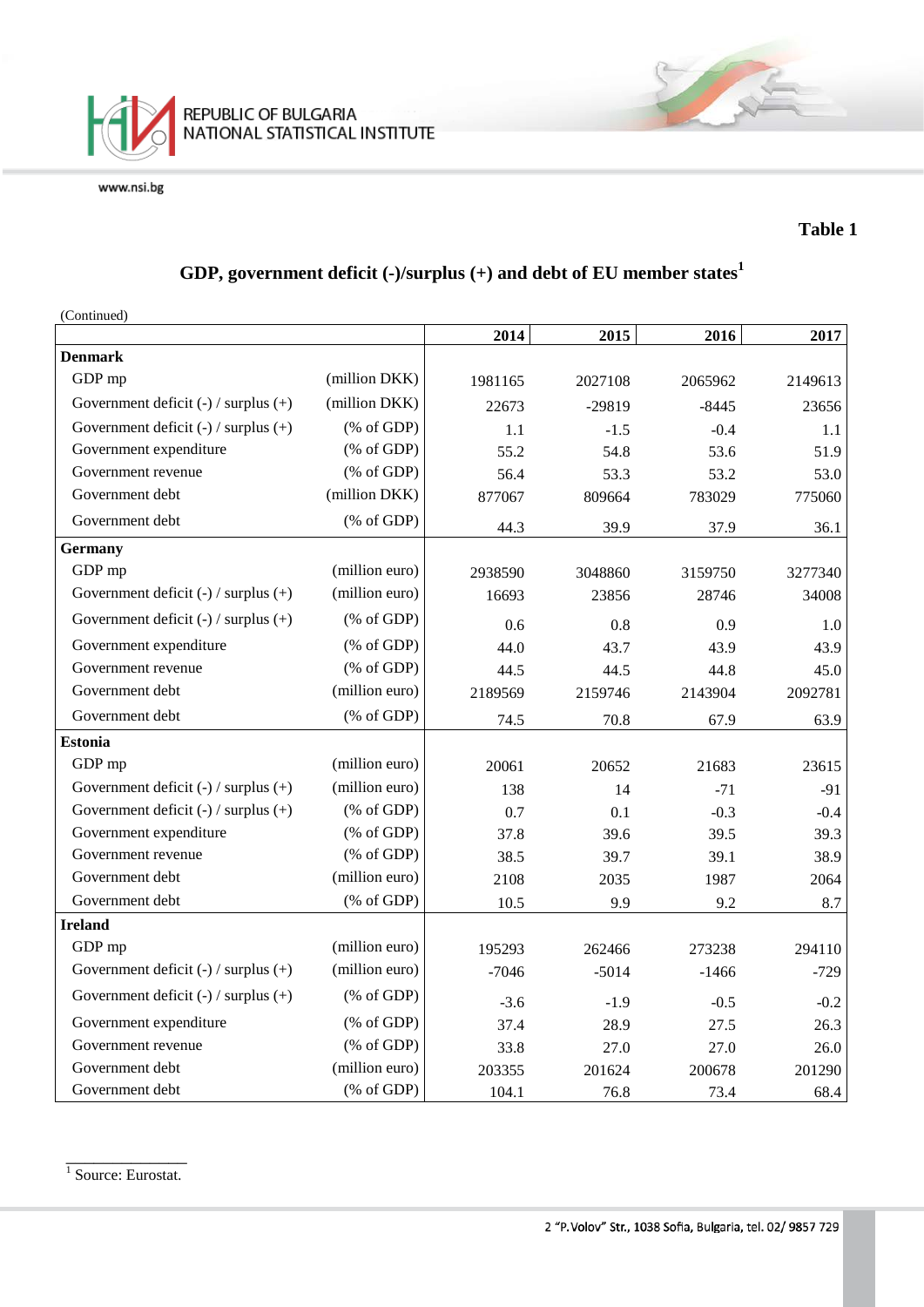

### **Table 1**

### **GDP, government deficit (-)/surplus (+) and debt of EU member states<sup>1</sup>**

(Continued)

|                                          |                                                                 | 2014     | 2015     | 2016    | 2017     |
|------------------------------------------|-----------------------------------------------------------------|----------|----------|---------|----------|
| <b>Greece</b>                            |                                                                 |          |          |         |          |
| GDP mp                                   | (million euro)                                                  | 178656   | 177258   | 176488  | 180218   |
| Government deficit $(-)$ / surplus $(+)$ | (million euro)                                                  | $-6355$  | $-9941$  | 932     | 1391     |
| Government deficit $(-)$ / surplus $(+)$ | $(% \mathcal{L}_{0} \cap \mathcal{L}_{1})$ (% of GDP)           | $-3.6$   | $-5.6$   | 0.5     | 0.8      |
| Government expenditure                   | $(% \mathcal{L}_{0} \cap \mathcal{L}_{1})$ (% of GDP)           | 50.2     | 53.5     | 48.9    | 47.3     |
| Government revenue                       | $(% \mathcal{L}_{0}^{\ast }\otimes \mathcal{L}_{1})$ (% of GDP) | 46.6     | 47.9     | 49.5    | 48.1     |
| Government debt                          | (million euro)                                                  | 319629   | 311725   | 315011  | 317414   |
| Government debt                          | $(% \mathcal{L}_{0}$ (% of GDP)                                 | 178.9    | 175.9    | 178.5   | 176.1    |
| Spain                                    |                                                                 |          |          |         |          |
| GDP mp                                   | (million euro)                                                  | 1037820  | 1081165  | 1118743 | 1166319  |
| Government deficit $(-)$ / surplus $(+)$ | (million euro)                                                  | $-61942$ | $-57004$ | -49996  | $-35903$ |
| Government deficit $(-)$ / surplus $(+)$ | $(% \mathcal{L}_{0}^{\infty}$ (% of GDP)                        | $-6.0$   | $-5.3$   | $-4.5$  | $-3.1$   |
| Government expenditure                   | $(% \mathcal{L}_{0}^{\ast }\otimes \mathcal{L}_{1})$ (% of GDP) | 44.8     | 43.7     | 42.2    | 41.0     |
| Government revenue                       | $(% \mathcal{L}_{0} \cap \mathcal{L}_{1})$ (% of GDP)           | 38.9     | 38.5     | 37.7    | 37.9     |
| Government debt                          | (million euro)                                                  | 1041624  | 1073934  | 1107220 | 1144425  |
| Government debt                          | $(% \mathcal{L}_{0} \cap \mathcal{L}_{1})$ (% of GDP)           | 100.4    | 99.3     | 99.0    | 98.1     |
| <b>France</b>                            |                                                                 |          |          |         |          |
| GDP mp                                   | (million euro)                                                  | 2149765  | 2198432  | 2228568 | 2291705  |
| Government deficit $(-)$ / surplus $(+)$ | (million euro)                                                  | $-83941$ | $-79697$ | -79089  | $-61355$ |
| Government deficit $(-)$ / surplus $(+)$ | $(% \mathcal{L}_{0}^{\ast} \times \mathcal{L}_{1})$ (% of GDP)  | $-3.9$   | $-3.6$   | $-3.5$  | $-2.7$   |
| Government expenditure                   | $(% \mathcal{L}_{0}^{\infty}$ (% of GDP)                        | 57.2     | 56.8     | 56.7    | 56.5     |
| Government revenue                       | $(% \mathcal{L}_{0} \cap \mathcal{L}_{1})$ (% of GDP)           | 53.3     | 53.2     | 53.2    | 53.8     |
| Government debt                          | (million euro)                                                  | 2039848  | 2101221  | 2188349 | 2257765  |
| Government debt                          | (% of GDP)                                                      | 94.9     | 95.6     | 98.2    | 98.5     |
| Croatia                                  |                                                                 |          |          |         |          |
| GDP mp                                   | (million HRK)                                                   | 331570   | 339616   | 351349  | 365643   |
| Government deficit $(-)$ / surplus $(+)$ | (million HRK)                                                   | $-17033$ | $-11687$ | $-3275$ | 3158     |
| Government deficit $(-)$ / surplus $(+)$ | $(% \mathcal{L}_{0} \cap \mathcal{L}_{1})$ (% of GDP)           | $-5.1$   | $-3.4$   | $-0.9$  | 0.9      |
| Government expenditure                   | $(% \mathcal{L}_{0} \cap \mathcal{L}_{1})$ (% of GDP)           | 48.1     | 48.3     | 46.9    | 45.0     |
| Government revenue                       | $(% \mathcal{L}_{0} \cap \mathcal{L}_{1})$ (% of GDP)           | 42.9     | 44.8     | 46.0    | 45.8     |
| Government debt                          | (million HRK)                                                   | 278370   | 284206   | 281742  | 283318   |
| Government debt                          | $(% \mathcal{L}_{0}$ (% of GDP)                                 | 84.0     | 83.7     | 80.2    | 77.5     |

\_\_\_\_\_\_\_\_\_\_\_\_\_\_\_\_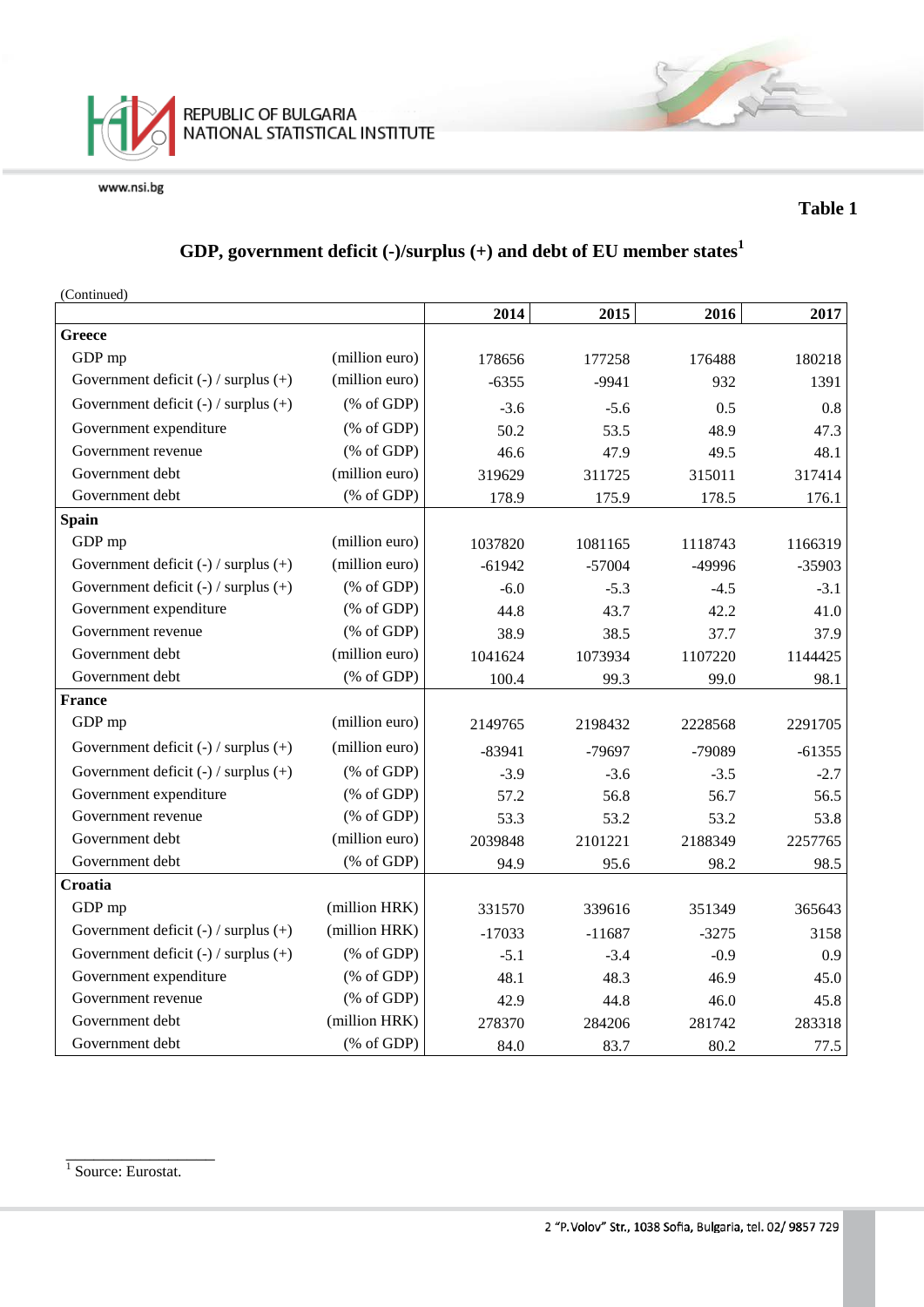

### **Table 1**

### **GDP, government deficit (-)/surplus (+) and debt of EU member states<sup>1</sup>**

| (Continued)                              |                                                       |          |          |          |          |
|------------------------------------------|-------------------------------------------------------|----------|----------|----------|----------|
|                                          |                                                       | 2014     | 2015     | 2016     | 2017     |
| <b>Italy</b>                             |                                                       |          |          |          |          |
| GDP mp                                   | (million euro)                                        | 1621827  | 1652085  | 1689748  | 1724954  |
| Government deficit $(-)$ / surplus $(+)$ | (million euro)                                        | $-49340$ | $-43153$ | $-42937$ | $-41060$ |
| Government deficit (-) / surplus (+)     | $(% \mathcal{L}_{0}^{\infty}$ (% of GDP)              | $-3.0$   | $-2.6$   | $-2.5$   | $-2.4$   |
| Government expenditure                   | $(% \mathcal{L}_{0}$ (% of GDP)                       | 50.9     | 50.3     | 49.1     | 48.7     |
| Government revenue                       | $(% \mathcal{L}_{0}$ (% of GDP)                       | 47.9     | 47.7     | 46.5     | 46.4     |
| Government debt                          | (million euro)                                        | 2137322  | 2173403  | 2219581  | 2263479  |
| Government debt                          | $(% \mathcal{L}_{0} \cap \mathcal{L}_{1})$ (% of GDP) | 131.8    | 131.6    | 131.4    | 131.2    |
| <b>Cyprus</b>                            |                                                       |          |          |          |          |
| GDP mp                                   | (million euro)                                        | 17610    | 17746    | 18490    | 19571    |
| Government deficit $(-)$ / surplus $(+)$ | (million euro)                                        | $-1577$  | $-236$   | 59       | 344      |
| Government deficit $(-)$ / surplus $(+)$ | $(% \mathcal{L}_{0} \cap \mathcal{L}_{1})$ (% of GDP) | $-9.0$   | $-1.3$   | 0.3      | 1.8      |
| Government expenditure                   | $(% \mathcal{L}_{0}$ (% of GDP)                       | 48.8     | 40.6     | 38.0     | 37.5     |
| Government revenue                       | $(% \mathcal{L}_{0} \cap \mathcal{L}_{1})$ (% of GDP) | 39.8     | 39.3     | 38.3     | 39.3     |
| Government debt                          | (million euro)                                        | 19014    | 19164    | 19509    | 18814    |
| Government debt                          | $(% \mathcal{L}_{0} \cap \mathcal{L}_{1})$ (% of GDP) | 108.0    | 108.0    | 105.5    | 96.1     |
| Latvia                                   |                                                       |          |          |          |          |
| GDP mp                                   | (million euro)                                        | 23618    | 24320    | 25038    | 27033    |
| Government deficit $(-)$ / surplus $(+)$ | (million euro)                                        | $-352$   | $-331$   | 16       | $-156$   |
| Government deficit $(-)$ / surplus $(+)$ | $(% \mathcal{L}_{0} \cap \mathcal{L}_{1})$ (% of GDP) | $-1.5$   | $-1.4$   | 0.1      | $-0.6$   |
| Government expenditure                   | $(% \mathcal{L}_{0} \cap \mathcal{L}_{1})$ (% of GDP) | 38.1     | 38.2     | 37.0     | 37.8     |
| Government revenue                       | $(% \mathcal{L}_{0} \cap \mathcal{L}_{1})$ (% of GDP) | 36.6     | 36.9     | 37.0     | 37.2     |
| Government debt                          | (million euro)                                        | 9669     | 8953     | 10092    | 10807    |
| Government debt                          | $(% \mathcal{L}_{0} \cap \mathcal{L}_{1})$ (% of GDP) | 40.9     | 36.8     | 40.3     | 40.0     |
| Lithuania                                |                                                       |          |          |          |          |
| GDP mp                                   | (million euro)                                        | 36568    | 37434    | 38849    | 42191    |
| Government deficit $(-)$ / surplus $(+)$ | (million euro)                                        | $-227$   | $-97$    | 102      | 206      |
| Government deficit $(-)$ / surplus $(+)$ | $(% \mathcal{L}_{0} \cap \mathcal{L}_{1})$ (% of GDP) | $-0.6$   | $-0.3$   | 0.3      | 0.5      |
| Government expenditure                   | $(% \mathcal{L}_{0} \cap \mathcal{L}_{1})$ (% of GDP) | 34.6     | 34.9     | 34.1     | 33.1     |
| Government revenue                       | $(% \mathcal{L}_{0}$ (% of GDP)                       | 34.0     | 34.6     | 34.4     | 33.6     |
| Government debt                          | (million euro)                                        | 14827    | 15940    | 15515    | 16614    |
| Government debt                          | $(% \mathcal{L}_{0} \cap \mathcal{L}_{1})$ (% of GDP) | 40.5     | 42.6     | 39.9     | 39.4     |

<sup>1</sup> Source: Eurostat.

\_\_\_\_\_\_\_\_\_\_\_\_\_\_\_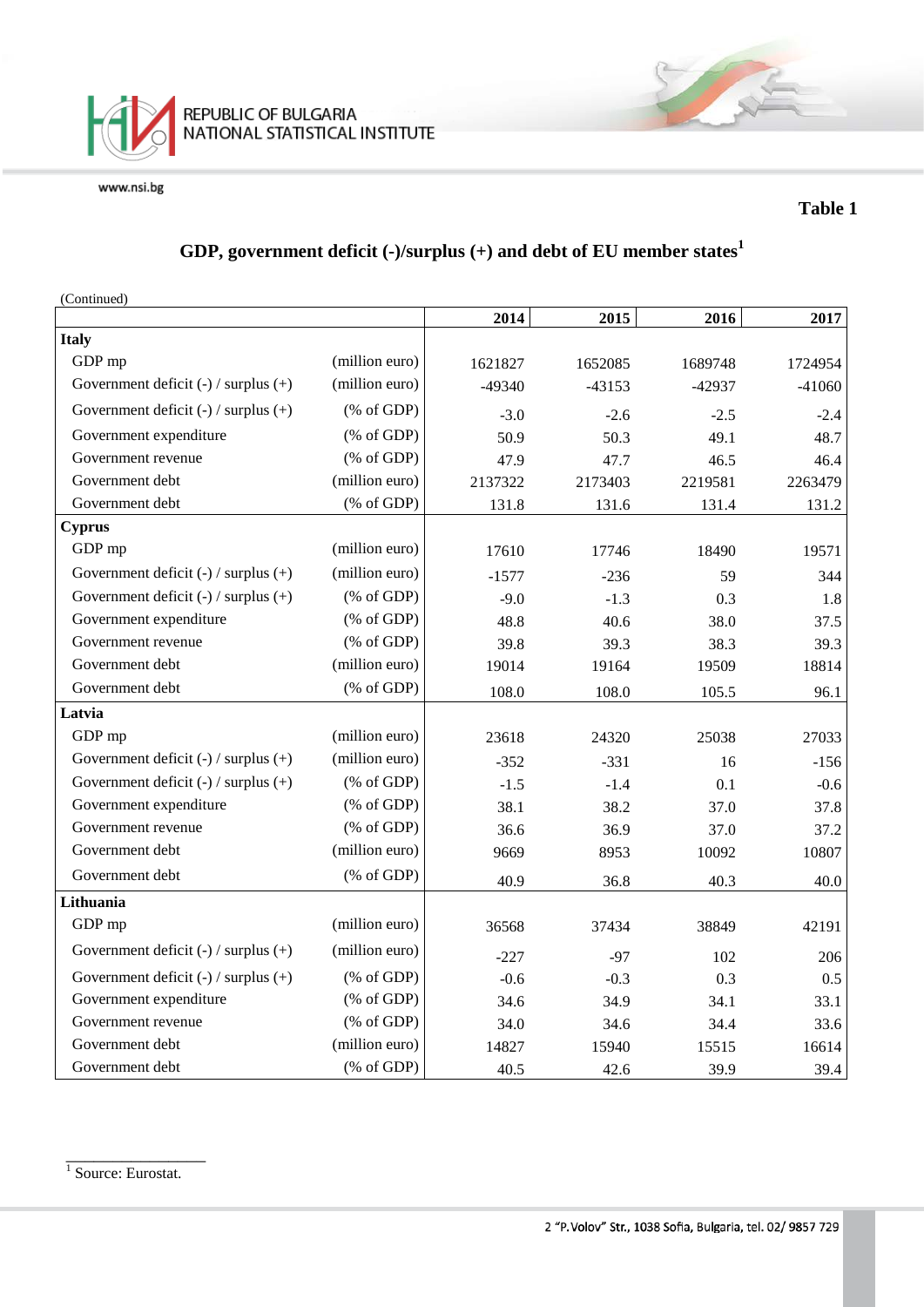

### **Table 1**

### **GDP, government deficit (-)/surplus (+) and debt of EU member states<sup>1</sup>**

(Continued)

|                                          |                                                               | 2014      | 2015      | 2016      | 2017      |
|------------------------------------------|---------------------------------------------------------------|-----------|-----------|-----------|-----------|
| Luxembourg                               |                                                               |           |           |           |           |
| GDP mp                                   | (million euro)                                                | 49825     | 51579     | 53303     | 55299     |
| Government deficit (-) / surplus (+)     | (million euro)                                                | 656       | 686       | 869       | 764       |
| Government deficit $(-)$ / surplus $(+)$ | $(% \mathcal{L}_{0} \cap \mathcal{L}_{1})$ (% of GDP)         | 1.3       | 1.3       | 1.6       | 1.4       |
| Government expenditure                   | $(% \mathcal{L}_{0} \cap \mathcal{L}_{1})$ (% of GDP)         | 42.0      | 42.0      | 41.9      | 43.1      |
| Government revenue                       | $(% \mathcal{L}_{0} \cap \mathcal{L}_{1})$ (% of GDP)         | 43.3      | 43.3      | 43.6      | 44.5      |
| Government debt                          | (million euro)                                                | 11331     | 11447     | 11024     | 12697     |
| Government debt                          | $(% \mathcal{L}_{0} \cap \mathcal{L}_{1})$ (% of GDP)         | 22.7      | 22.2      | 20.7      | 23.0      |
| <b>Hungary</b>                           |                                                               |           |           |           |           |
| GDP mp                                   | (million HUF)                                                 | 32583424  | 34378594  | 35474186  | 38355115  |
| Government deficit $(-)$ / surplus $(+)$ | (million HUF)                                                 | $-849257$ | $-653829$ | $-584415$ | $-849191$ |
| Government deficit $(-)$ / surplus $(+)$ | $(% \mathcal{L}_{0} \cap \mathcal{L}_{1})$ (% of GDP)         | $-2.6$    | $-1.9$    | $-1.6$    | $-2.2$    |
| Government expenditure                   | $(% \mathcal{L}_{0} \cap \mathcal{L}_{1})$ (% of GDP)         | 49.5      | 50.1      | 46.8      | 46.9      |
| Government revenue                       | $(% \mathcal{L}_{0} \cap \mathcal{L}_{1})$ (% of GDP)         | 46.9      | 48.2      | 45.1      | 44.7      |
| Government debt                          | (million HUF)                                                 | 24975014  | 26336529  | 26912197  | 28095477  |
| Government debt                          | $(% \mathcal{L}_{0} \cap \mathcal{L}_{1})$ (% of GDP)         | 76.6      | 76.6      | 75.9      | 73.3      |
| <b>Malta</b>                             |                                                               |           |           |           |           |
| GDP mp                                   | (million euro)                                                | 8468      | 9525      | 10180     | 11140     |
| Government deficit $(-)$ / surplus $(+)$ | (million euro)                                                | $-148$    | $-98$     | 96        | 393       |
| Government deficit $(-)$ / surplus $(+)$ | $(% \mathcal{L}_{0} \cap \mathcal{L}_{1})$ (% of GDP)         | $-1.7$    | $-1.0$    | 0.9       | 3.5       |
| Government expenditure                   | $(% \mathcal{L}_{0} \cap \mathcal{L}_{1})$ (% of GDP)         | 41.3      | 40.1      | 37.1      | 36.2      |
| Government revenue                       | $(% \mathcal{L}_{0} \cap \mathcal{L}_{1})$ (% of GDP)         | 39.5      | 39.1      | 38.0      | 39.7      |
| Government debt                          | (million euro)                                                | 5390      | 5586      | 5735      | 5671      |
| Government debt                          | $(% \mathcal{L}_{0} \cap \mathcal{L}_{1})$ (% of GDP)         | 63.7      | 58.6      | 56.3      | 50.9      |
| <b>Netherlands</b>                       |                                                               |           |           |           |           |
| GDP mp                                   | (million euro)                                                | 671560    | 690008    | 708337    | 737048    |
| Government deficit $(-)$ / surplus $(+)$ | (million euro)                                                | $-14452$  | $-13970$  | 148       | 8959      |
| Government deficit $(-)$ / surplus $(+)$ | $(% \mathcal{L}_{0} \cap \mathcal{L}_{1})$ (% of GDP)         | $-2.2$    | $-2.0$    | 0.0       | 1.2       |
| Government expenditure                   | $(% \mathcal{L}_{0}^{\ast }\circ \mathcal{L}_{1})$ (% of GDP) | 45.7      | 44.6      | 43.6      | 42.5      |
| Government revenue                       | $(% \mathcal{L}_{0} \cap \mathcal{L}_{1})$ (% of GDP)         | 43.6      | 42.6      | 43.6      | 43.7      |
| Government debt                          | (million euro)                                                | 455706    | 446058    | 438418    | 419778    |
| Government debt                          | $(% \mathcal{L}_{0} \cap \mathcal{L}_{1})$ (% of GDP)         | 67.9      | 64.6      | 61.9      | 57.0      |

\_\_\_\_\_\_\_\_\_\_\_\_\_\_\_ <sup>1</sup> Source: Eurostat.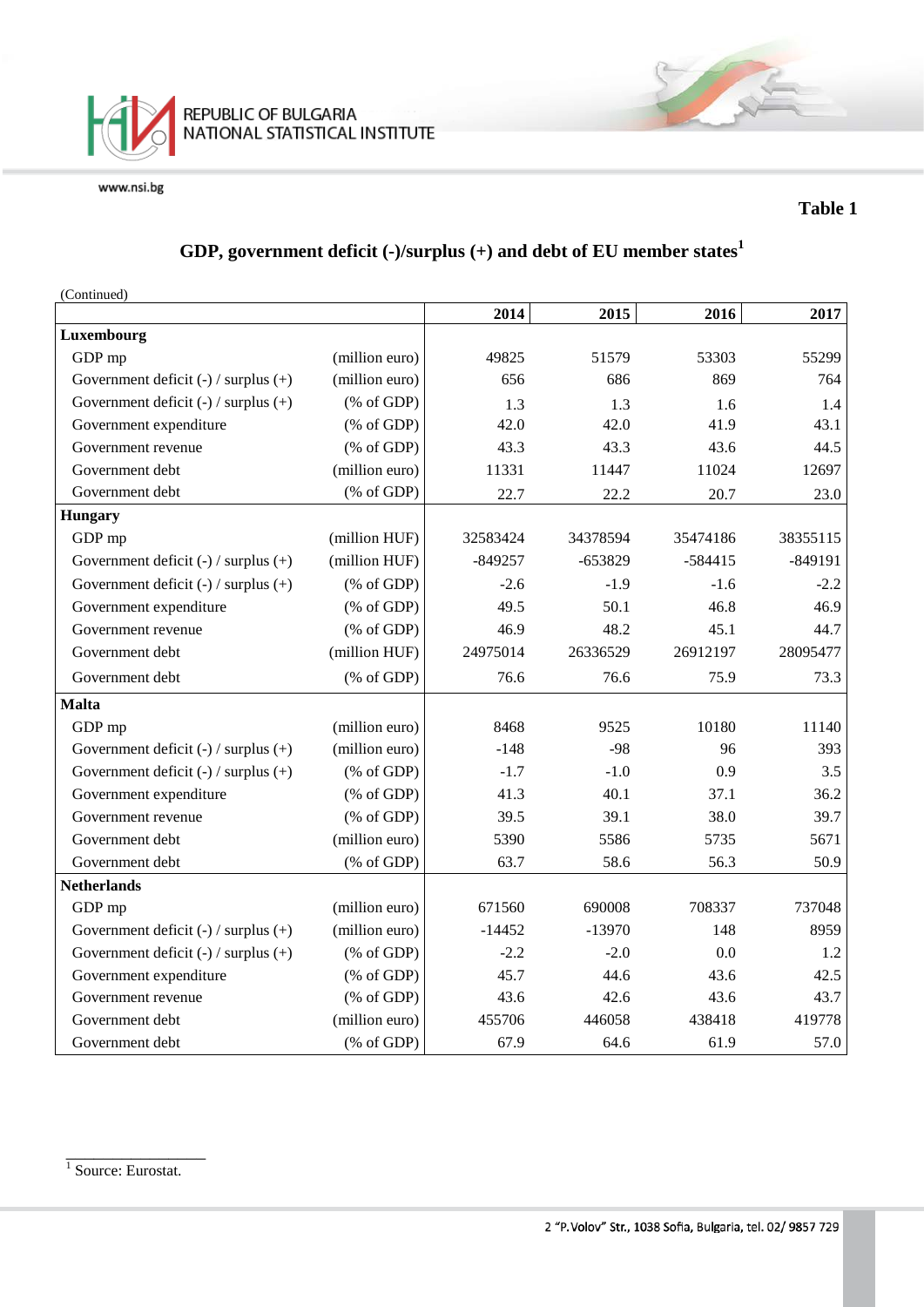

### **Table 1**

### **GDP, government deficit (-)/surplus (+) and debt of EU member states<sup>1</sup>**

(Continued)

|                                          |                                                       | 2014     | 2015     | 2016     | 2017     |
|------------------------------------------|-------------------------------------------------------|----------|----------|----------|----------|
| <b>Austria</b>                           |                                                       |          |          |          |          |
| GDP mp                                   | (million euro)                                        | 333146   | 344259   | 356238   | 369899   |
| Government deficit $(-)$ / surplus $(+)$ | (million euro)                                        | $-9092$  | $-3602$  | $-5622$  | $-2949$  |
| Government deficit $(-)$ / surplus $(+)$ | $(% \mathcal{L}_{0} \cap \mathcal{L}_{1})$ (% of GDP) | $-2.7$   | $-1.0$   | $-1.6$   | $-0.8$   |
| Government expenditure                   | $(% \mathcal{L}_{0} \cap \mathcal{L}_{1})$ (% of GDP) | 52.4     | 51.1     | 50.3     | 49.2     |
| Government revenue                       | $(% \mathcal{L}_{0} \cap \mathcal{L}_{1})$ (% of GDP) | 49.7     | 50.1     | 48.7     | 48.4     |
| Government debt                          | (million euro)                                        | 280001   | 291911   | 295845   | 289666   |
| Government debt                          | $(% \mathcal{L}_{0} \cap \mathcal{L}_{1})$ (% of GDP) | 84.0     | 84.8     | 83.0     | 78.3     |
| Poland                                   |                                                       |          |          |          |          |
| GDP mp                                   | (million PLN)                                         | 1720430  | 1800228  | 1861112  | 1988730  |
| Government deficit $(-)$ / surplus $(+)$ | (million PLN)                                         | $-63370$ | $-48620$ | $-41607$ | $-27970$ |
| Government deficit $(-)$ / surplus $(+)$ | $(% \mathcal{L}_{0}^{\infty}$ (% of GDP)              | $-3.7$   | $-2.7$   | $-2.2$   | $-1.4$   |
| Government expenditure                   | $(% \mathcal{L}_{0} \cap \mathcal{L}_{1})$ (% of GDP) | 42.4     | 41.7     | 41.1     | 41.1     |
| Government revenue                       | $(% \mathcal{L}_{0} \cap \mathcal{L}_{1})$ (% of GDP) | 38.7     | 39.0     | 38.9     | 39.7     |
| Government debt                          | (million PLN)                                         | 867345   | 923206   | 1009216  | 1005688  |
| Government debt                          | $(% \mathcal{L}_{0} \cap \mathcal{L}_{1})$ (% of GDP) | 50.4     | 51.3     | 54.2     | 50.6     |
| Portugal                                 |                                                       |          |          |          |          |
| GDP mp                                   | (million euro)                                        | 173079   | 179809   | 186480   | 194613   |
| Government deficit $(-)$ / surplus $(+)$ | (million euro)                                        | $-12402$ | $-7918$  | $-3674$  | $-5762$  |
| Government deficit (-) / surplus (+)     | $(% \mathcal{L}_{0} \cap \mathcal{L}_{1})$ (% of GDP) | $-7.2$   | $-4.4$   | $-2.0$   | $-3.0$   |
| Government expenditure                   | $(% \mathcal{L}_{0} \cap \mathcal{L}_{1})$ (% of GDP) | 51.8     | 48.2     | 44.8     | 45.7     |
| Government revenue                       | $(% \mathcal{L}_{0} \cap \mathcal{L}_{1})$ (% of GDP) | 44.6     | 43.8     | 42.8     | 42.7     |
| Government debt                          | (million euro)                                        | 226040   | 231513   | 240963   | 242804   |
| Government debt                          | $(% \mathcal{L}_{0} \cap \mathcal{L}_{1})$ (% of GDP) | 130.6    | 128.8    | 129.2    | 124.8    |
| Romania                                  |                                                       |          |          |          |          |
| GDP mp                                   | (million RON)                                         | 668590   | 712588   | 765135   | 858660   |
| Government deficit $(-)$ / surplus $(+)$ | (million RON)                                         | $-8388$  | $-4952$  | $-22329$ | $-24668$ |
| Government deficit $(-)$ / surplus $(+)$ | $(% \mathcal{L}_{0} \cap \mathcal{L}_{1})$ (% of GDP) | $-1.3$   | $-0.7$   | $-2.9$   | $-2.9$   |
| Government expenditure                   | $(% \mathcal{L}_{0} \cap \mathcal{L}_{1})$ (% of GDP) | 35.4     | 36.2     | 34.9     | 33.6     |
| Government revenue                       | $(% \mathcal{L}_{0} \cap \mathcal{L}_{1})$ (% of GDP) | 34.2     | 35.5     | 31.9     | 30.7     |
| Government debt                          | (million RON)                                         | 262195   | 269151   | 285553   | 301158   |
| Government debt                          | $(% \mathcal{L}_{0} \cap \mathcal{L}_{1})$ (% of GDP) | 39.2     | 37.8     | 37.3     | 35.1     |

\_\_\_\_\_\_\_\_\_\_\_\_\_\_ <sup>1</sup> Source: Eurostat.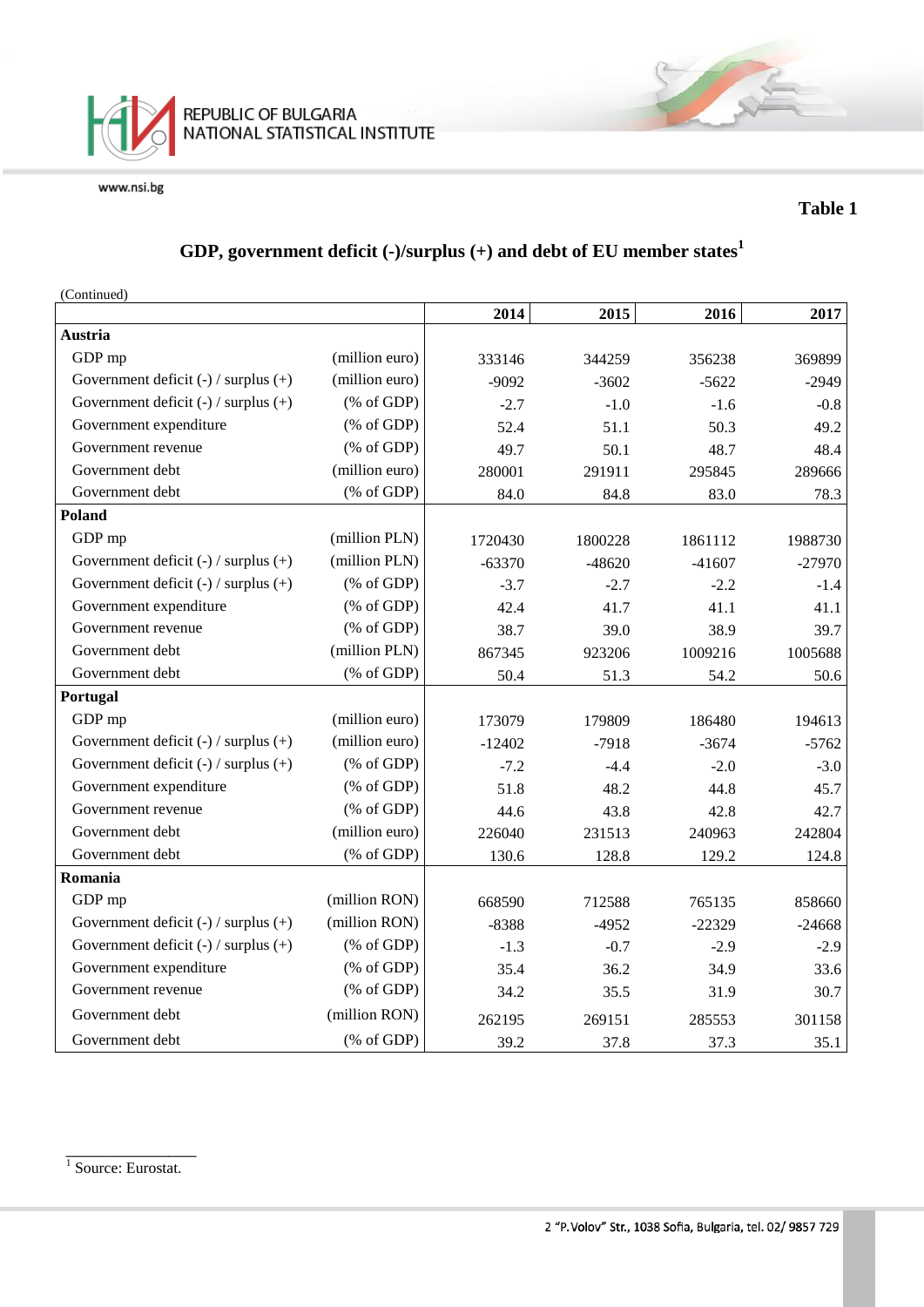

### **Table 1**

# **GDP, government deficit (-)/surplus (+) and debt of EU member states<sup>1</sup>**

| (Continued)                              |                                                       |         |         |         |         |
|------------------------------------------|-------------------------------------------------------|---------|---------|---------|---------|
|                                          |                                                       | 2014    | 2015    | 2016    | 2017    |
| Slovenia                                 |                                                       |         |         |         |         |
| GDP mp                                   | (million euro)                                        | 37603   | 38863   | 40357   | 43000   |
| Government deficit $(-)$ / surplus $(+)$ | (million euro)                                        | $-2072$ | $-1104$ | $-781$  | 28      |
| Government deficit $(-)$ / surplus $(+)$ | $(\% \text{ of GDP})$                                 | $-5.5$  | $-2.8$  | $-1.9$  | 0.1     |
| Government expenditure                   | $(\% \text{ of GDP})$                                 | 49.9    | 47.7    | 45.3    | 43.2    |
| Government revenue                       | $(% \mathcal{L}_{0} \cap \mathcal{L}_{1})$ (% of GDP) | 44.4    | 44.9    | 43.4    | 43.2    |
| Government debt                          | (million euro)                                        | 30220   | 32087   | 31753   | 31859   |
| Government debt                          | $(% \mathcal{L}_{0} \cap \mathcal{L}_{1})$ (% of GDP) | 80.4    | 82.6    | 78.7    | 74.1    |
| Slovakia                                 |                                                       |         |         |         |         |
| GDP mp                                   | (million euro)                                        | 76088   | 79138   | 81226   | 84851   |
| Government deficit $(-)$ / surplus $(+)$ | (million euro)                                        | $-2056$ | $-2027$ | $-1805$ | $-659$  |
| Government deficit $(-)$ / surplus $(+)$ | $(\% \text{ of GDP})$                                 | $-2.7$  | $-2.6$  | $-2.2$  | $-0.8$  |
| Government expenditure                   | $(\% \text{ of GDP})$                                 | 42.0    | 45.1    | 41.5    | 40.2    |
| Government revenue                       | $(% \mathcal{L}_{0}^{\infty}$ (% of GDP)              | 39.3    | 42.5    | 39.2    | 39.4    |
| Government debt                          | (million euro)                                        | 40725   | 41295   | 42053   | 43230   |
| Government debt                          | $(% \mathcal{L}_{0} \cap \mathcal{L}_{1})$ (% of GDP) | 53.5    | 52.2    | 51.8    | 50.9    |
| <b>Finland</b>                           |                                                       |         |         |         |         |
| GDP mp                                   | (million euro)                                        | 205474  | 209604  | 216111  | 223843  |
| Government deficit $(-)$ / surplus $(+)$ | (million euro)                                        | $-6597$ | $-5782$ | $-3727$ | $-1542$ |
| Government deficit $(-)$ / surplus $(+)$ | $(% \mathcal{L}_{0}^{\infty}$ (% of GDP)              | $-3.2$  | $-2.8$  | $-1.7$  | $-0.7$  |
| Government expenditure                   | $(% \mathcal{L}_{0}^{\infty}$ (% of GDP)              | 58.1    | 57.1    | 55.9    | 54.0    |
| Government revenue                       | $(% \mathcal{L}_{0}^{\infty}$ (% of GDP)              | 54.9    | 54.4    | 54.2    | 53.3    |
| Government debt                          | (million euro)                                        | 123696  | 133206  | 136150  | 137278  |
| Government debt                          | % of GDP                                              | 60.2    | 63.6    | 63.0    | 61.3    |

\_\_\_\_\_\_\_\_\_\_\_\_\_\_\_\_

<sup>&</sup>lt;sup>1</sup> Source: Eurostat.